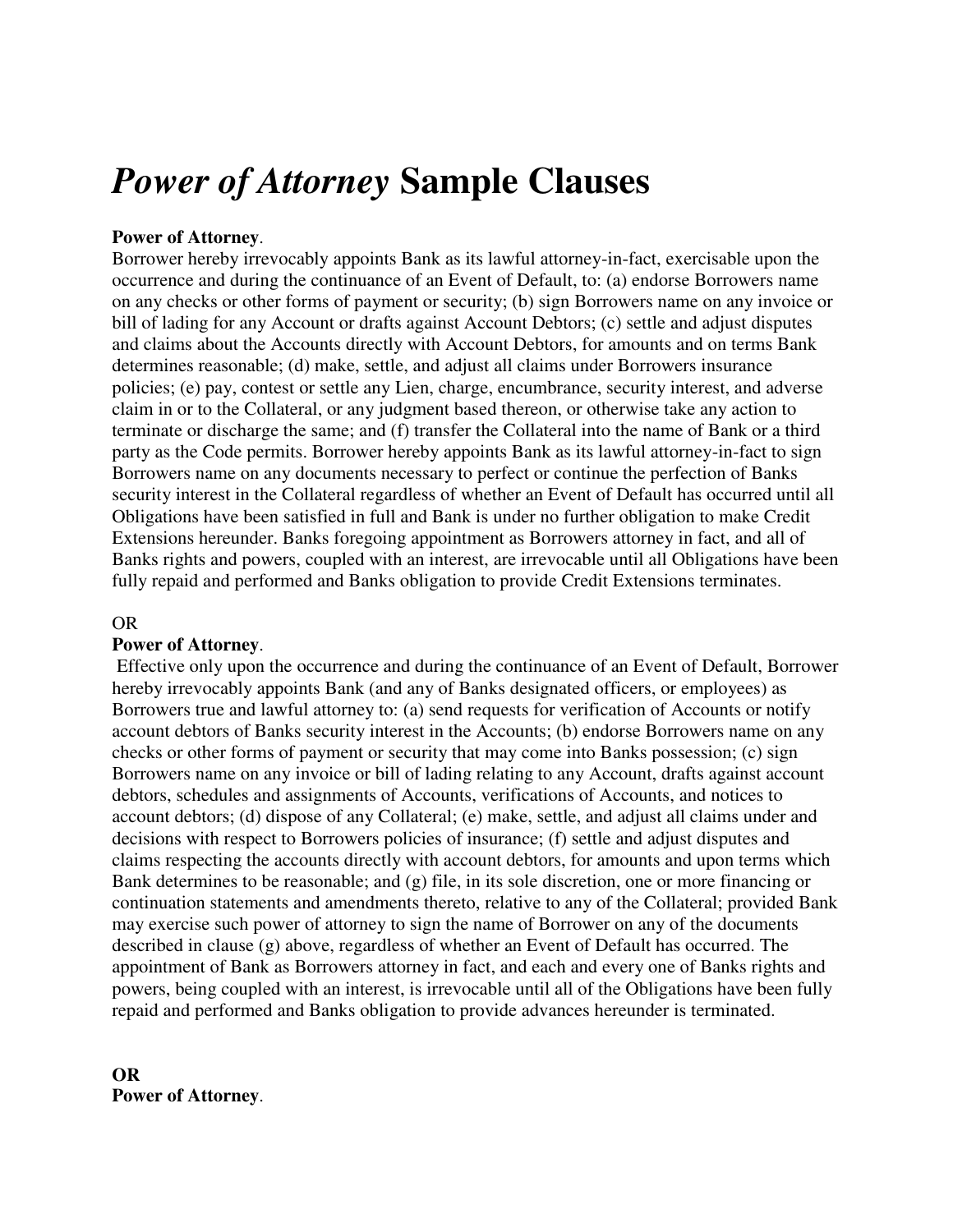In addition to other powers of attorney contained herein, each Obligor hereby designates and appoints the Administrative Agent, on behalf of the holders of the Secured Obligations, and each of its designees or agents, as attorney-in-fact of such Obligor, irrevocably and with power of substitution, with authority to take any or all of the following actions upon the occurrence and during the continuance of an Event of Default:

## **OR**

## **Power of Attorney**.

Each Limited Partner hereby irrevocably appoints the General Partner its true and lawful attorney-in-fact, who may act for each Limited Partner and in its name, place and stead, and for its use and benefit, to sign, acknowledge, swear to, deliver, file or record, at the appropriate public offices, any and all documents, certificates, and instruments as may be deemed necessary or desirable by the General Partner to carry out fully the provisions of this Agreement and the Act in accordance with their terms, which power of attorney is coupled with an interest and shall survive the death, dissolution or legal incapacity of the Limited Partner, or the transfer by the Limited Partner of any part or all of its Partnership Interest.

## OR

## **Power of Attorney**.

Each Borrower hereby irrevocably makes, constitutes, and appoints Agent (and any of Agent's officers, employees, or agents designated by Agent) as such Borrower's true and lawful attorney, with power to (a) if such Borrower refuses to, or fails timely to execute and deliver any of the documents described in Section 4.4, sign the name of such Borrower on any of the documents described in Section 4.4, (b) at any time that an Event of Default has occurred and is continuing, sign such Borrower's name on any invoice or bill of lading relating to the Collateral, drafts against Account Debtors, or notices to Account Debtors, (c) send requests for verification of Accounts, (d) endorse such Borrower's name on any Collection item that may come into the Lender Group's possession, (e) at any time that an Event of Default has occurred and is continuing, make, settle, and adjust all claims under such Borrower's policies of insurance and make all determinations and decisions with respect to such policies of insurance, and (f) at any time that an Event of Default has occurred and is continuing, settle and adjust disputes and claims respecting the Accounts, chattel paper, or General Intangibles directly with Account Debtors, for amounts and upon terms that Agent determines to be reasonable, and Agent may cause to be executed and delivered any documents and releases that Agent determines to be necessary. The appointment of Agent as each Borrower's attorney, and each and every one of its rights and powers, being coupled with an interest, is irrevocable until all of the Obligations have been fully and finally repaid and performed and the Lender Group's obligations to extend credit hereunder are terminated.

## OR

## **Power of Attorney**.

Upon the occurrence of any Event of Default, without limiting Silicon's other rights and remedies, Borrower grants to Silicon an irrevocable power of attorney coupled with an interest, authorizing and permitting Silicon (acting through any of its employees, attorneys or agents) at